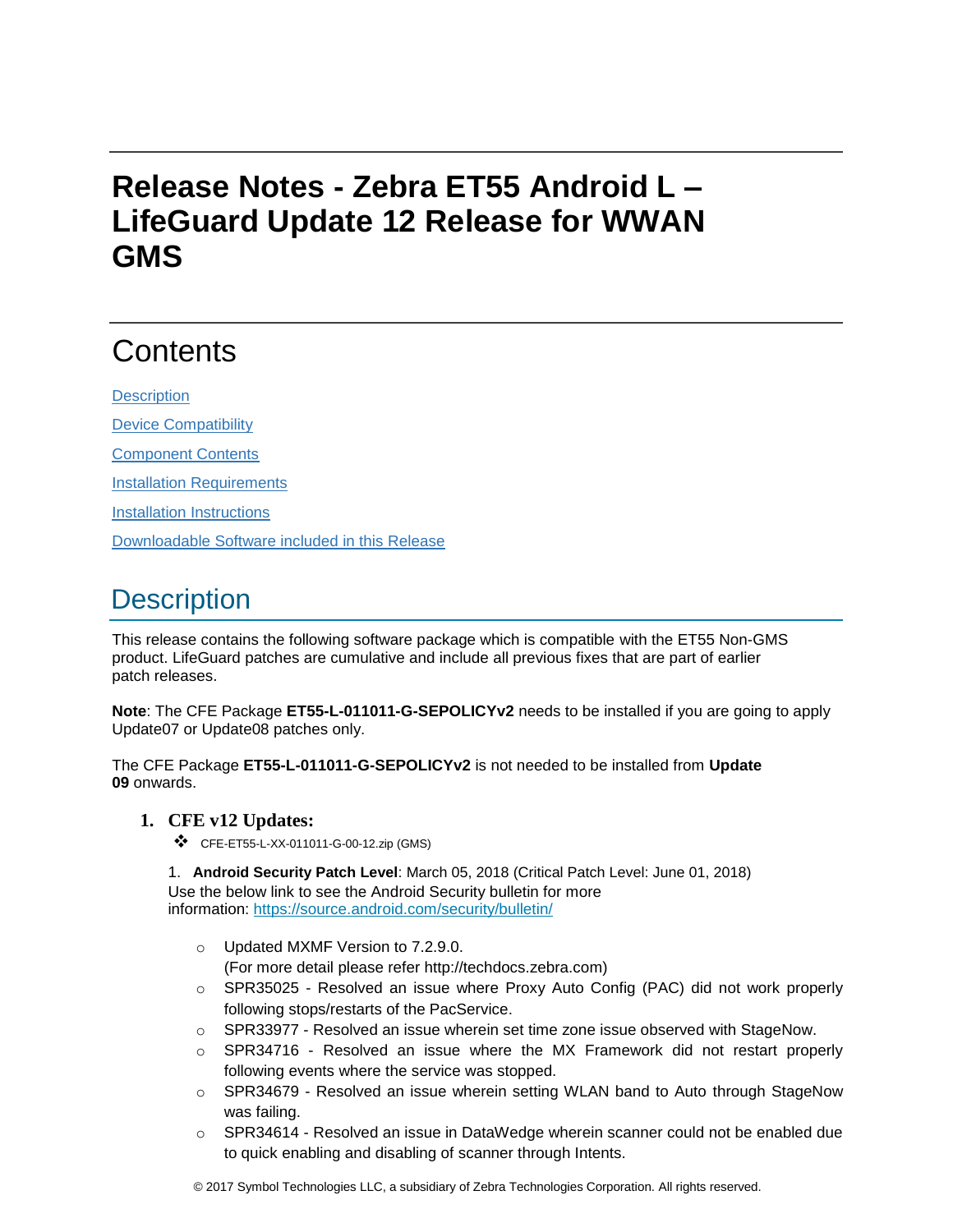- o Data Analytics changes:
	- Data Analytics Agent and its components have been renamed so that it adheres to the Analytics product's marketing terms:
		- SettingsEULA has been renamed to Zebra Data Services.

## Component Contents

•

| Component / Description     | Version                  |
|-----------------------------|--------------------------|
| <b>Product Build Number</b> | 01-10-11-LG-00-M1.161206 |
|                             |                          |
| <b>Android Version</b>      | 5.1.1                    |
| Android_SDK_Level           | 22                       |
| <b>OSX</b>                  | INTL.51.5.2.7            |
| Wifi                        | FUSION_BA_3_00.0.11.019  |
| <b>BIOS</b> version         | 5.04.42.0052-A-Z-013     |
| <b>ULPMC FW version</b>     | ULPMC_0065_08            |
| Scanning_Framework          | 16.13.40.0               |
| <b>DWDemo</b>               | 2.0.13                   |
| <b>MXMF</b>                 | 7.2.9.0                  |
| <b>Scanner Firmware</b>     | PAABLC44-001-R00         |
| <b>DataWedge</b>            | 6.7.48                   |
| RxLogger                    | 4.58.5.0                 |
| <b>StageNow</b>             | 2.10.1.1389              |
| <b>SOTI</b>                 | 12.2.0 Build 23469       |
| <b>EMDK</b>                 | 6.8.21.1121              |
| <b>B2M_Elemez</b>           | 1.0.0.408                |
| Data_Analytics              | 2.4.0.1036               |
| <b>EKB</b>                  | 1.7.0.2                  |
| <b>File Browser</b>         | 1.19.1.2                 |

### **2. CFE v11 Updates:**

❖ CFE-ET55-L-XX-011011-G-00-11.zip (GMS)

1. **Android Security Patch Level**: March 05, 2018 (Critical Patch Level: June 01, 2018) Use the below link to see the Android Security bulletin for more information:<https://source.android.com/security/bulletin/>

- o Updated below mentioned components:
	- $\circ$  EKB Version 1.7.0.2 (Added as a System application with this CFE 11)
	- o MXMF Version 7.2.8.2
	- o DataWedge Version 6.7.48
	- o EMDK Version 6.8.21.1121
	- o StagingClient Version 2.10.1.1389
	- o ULPMC FW Version ULPMC\_0065\_08
- $\circ$  SPR33899 Resolved an issue where the sync interval is not updated after reboot.
- o SPR34530 Battery firmware is updated to adjust the battery charge level based on temperature.
- o SPR33671 Resolved an issue wherein the profile creation used to fail if the username included "\" character.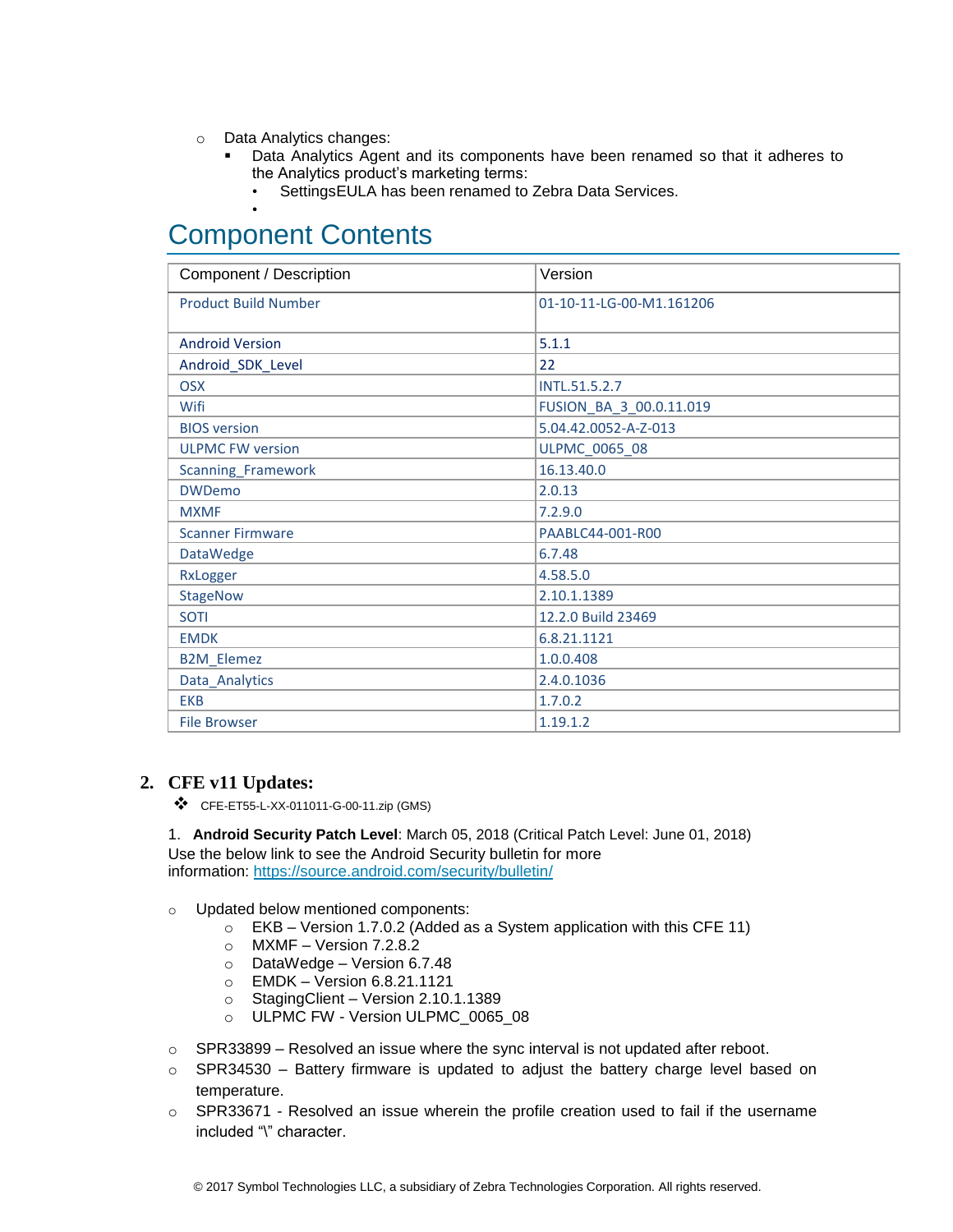- $\circ$  SPR34267 Resolved an issue where-in user was not able to enable USB debugging option using StageNow.
- o SPR33862/33876 Resolved an issue where-in user could not set Display Timeout value of 30 min using StageNow.
- o SPR33973 Resolved an issue wherein erroneously loading default profile by providing feature to ignore disabled profiles in DataWedge.
- $\circ$  SPR34307/33607 Resolved an issue where few fresh devices were unable to stage after unboxing the device.
- $\circ$  SPR34189 Resolved an issue wherein low ram and oom limit adjustments is implemented to provide more free memory.
- o SPR34083/34014/32519 Resolved an issue wherein WWAN binding was failed in first time.
- $\circ$  SPR33639 Resolved an issue wherein the customer app install and launch during device sleep state and device stop emitting scan beam after awake from suspend.
- $\circ$  SPR33876 Resolved an issue wherein Display Timeout was unable set via StageNow.
- $\circ$  SPR33538 Resolved an issue wherein the Scanner beam stuck off and No LED beam while pressing scanner button.
- $\circ$  SPR33981 Resolved an issue Czech Republic Regulatory Country could not be set using Wifi config profile.
- $\circ$  SPR34187 Resolved an issue wherein MXFramework does not restart after being killed due to low memory conditions.

### **3. CFE v10 Updates:** ❖

CFE-ET55-L-XX-011011-G-00-10.zip (GMS)

1. **Android Security Patch Level**: March 05, 2018 Use the below link to see the Android Security bulletin for more information:<https://source.android.com/security/bulletin/>

o Updated below mentioned components:

- $\circ$  MXMF Version 7.2.0.6
	- $\circ$  DataWedge Version 6.7.34
	- o EMDK Version 6.8.20
	- o StagingClient Version 2.10.1.1386
	- o File Browser Version 1.19.1.2
	- $O$  DDT Version 1.15.0.11
- $\circ$  SPR33938 Resolved the issue wherein the camera does not work intermittently.
- $\circ$  SPR33639 Resolved an issue wherein the device stops emitting scan beam after waking up from suspend.
- $\circ$  SPR33538 Resolved an issue wherein scanner beam stuck off when pressing scanner button.
- o SPR34205 BT Firmware Update.
	- The change in Firmware is about better prioritization to eSCO traffic when another Bluetooth ACL link is present.

#### **4. CFE v9 Updates:** ❖

CFE-ET55-L-XX-011011-G-00-09.zip (GMS)

1. **Android Security Patch Level**: December 05, 2017

Use the below link to see the Android Security bulletin for more information:<https://source.android.com/security/bulletin/>

- o Updated below mentioned components:
	- $\circ$  MXMF Version 7.1.3.0
	- o DataWedge Version 6.6.50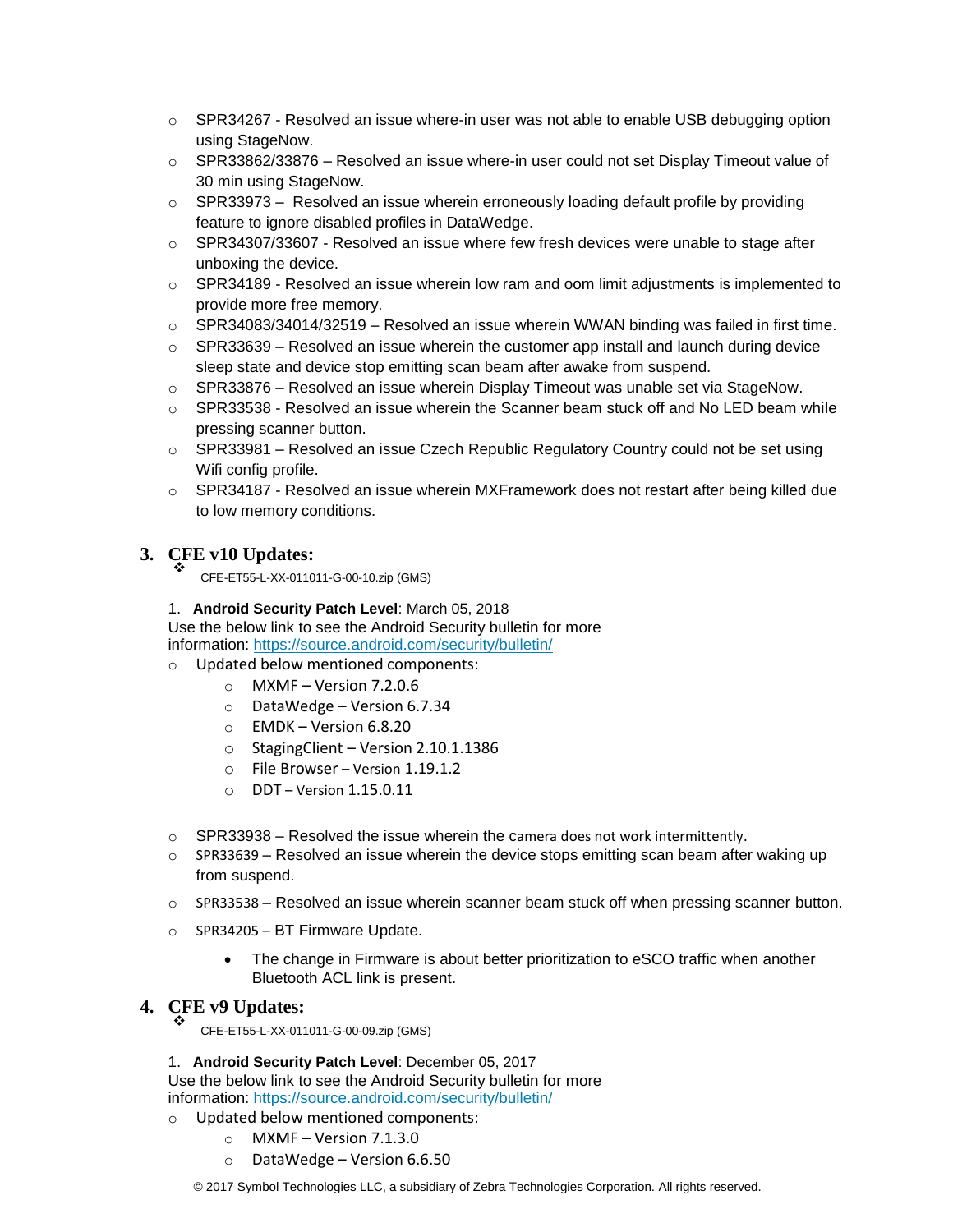- o EMDK Version 6.7.10.1010
- $\circ$  Staging Client Version 2.9.1.1373
- $\circ$  SPR32628 Resolved the issue, where buffering keystrokes causes the web page does not work properly.
- $\circ$  SPR33755 Resolved an issue wherein Whitelisted Apps were unable to submit XML to MX.
- $\circ$  SPR33599– Resolved an issue where some of the system apps which was not part of applock whitelist were getting disabled.
- o SPR33233 Resolved an issue wherein the DataWedge 6.2.24 could not replace separator or non-printable ascii character with \$.
- $\circ$  SPR32463 Resolved an issue wherein the StageNow File Manager downloads frequently fails due to Socketimeout exception.
- $\circ$  SPR32676 Resolved an issue wherein DataWedge crashes due to velocity application profile creation.

## **5. CFE v8 Updates:** ❖

CFE-ET55-L-XX-011011-G-00-08.zip (GMS)

1. **Android Security Patch Level**: September 05, 2017 Use the below link to see the Android Security bulletin for more information:<https://source.android.com/security/bulletin/>

o Corrections for KRACK vulnerabilities applied.

#### **6. CFE v7 Updates:** ❖

ET55-L-011011-G-SEPOLICYv2.zip (GMS)

CFE-ET55-L-XX-011011-G-00-07.zip (GMS)

### 1. **Android Security Patch Level**: September 05, 2017

Use the below link to see the Android Security bulletin for more information:<https://source.android.com/security/bulletin/>

- o Resolved an issue in MX to prevent leakage of configuration parameters.
- o Included fix for BlueBorne vulnerability.
- $\circ$  SPR32615 Resolved an issue wherein the device goes to sleep, even while scanning the barcodes.
- $\circ$  SPR32894 Resolved an issue wherein the Airwatch fails to install package because MX reports a 'permission error'.
- $\circ$  SPR32956 Resolved an issue wherein the Airwatch agent switches between v1.3 and v6.2.

#### **7. CFE v6 Updates:** ❖

CFE-ET55-L-XX-011011-G-00-06.zip (GMS)

### 1. **Android Security Patch Level**: August 05, 2017

Use the below link to see the Android Security bulletin for more information:<https://source.android.com/security/bulletin/>

- o SPR32135 Resolved an issue wherein Settings screen does not revert to its normal state even though the locale language is changed from Arabic to English via EMDK.
- $\circ$  SPR30401 Added support to get the CFE version via MDM clients.
- $\circ$  SPR32126 Resolved an issue wherein Stock Browser gets enabled automatically after reboot even though user has disabled the app in settings.
- o SPR32469 Resolved an issue wherein the device is setting static IP while it is connected to a network via Ethernet Cradle.
- $\circ$  SPR32546 Resolved an issue wherein the Airwatch crash is observed when the AW whitelist is configured with certain restrictions.
- o SPR32733 Added a feature to support BLE advertising.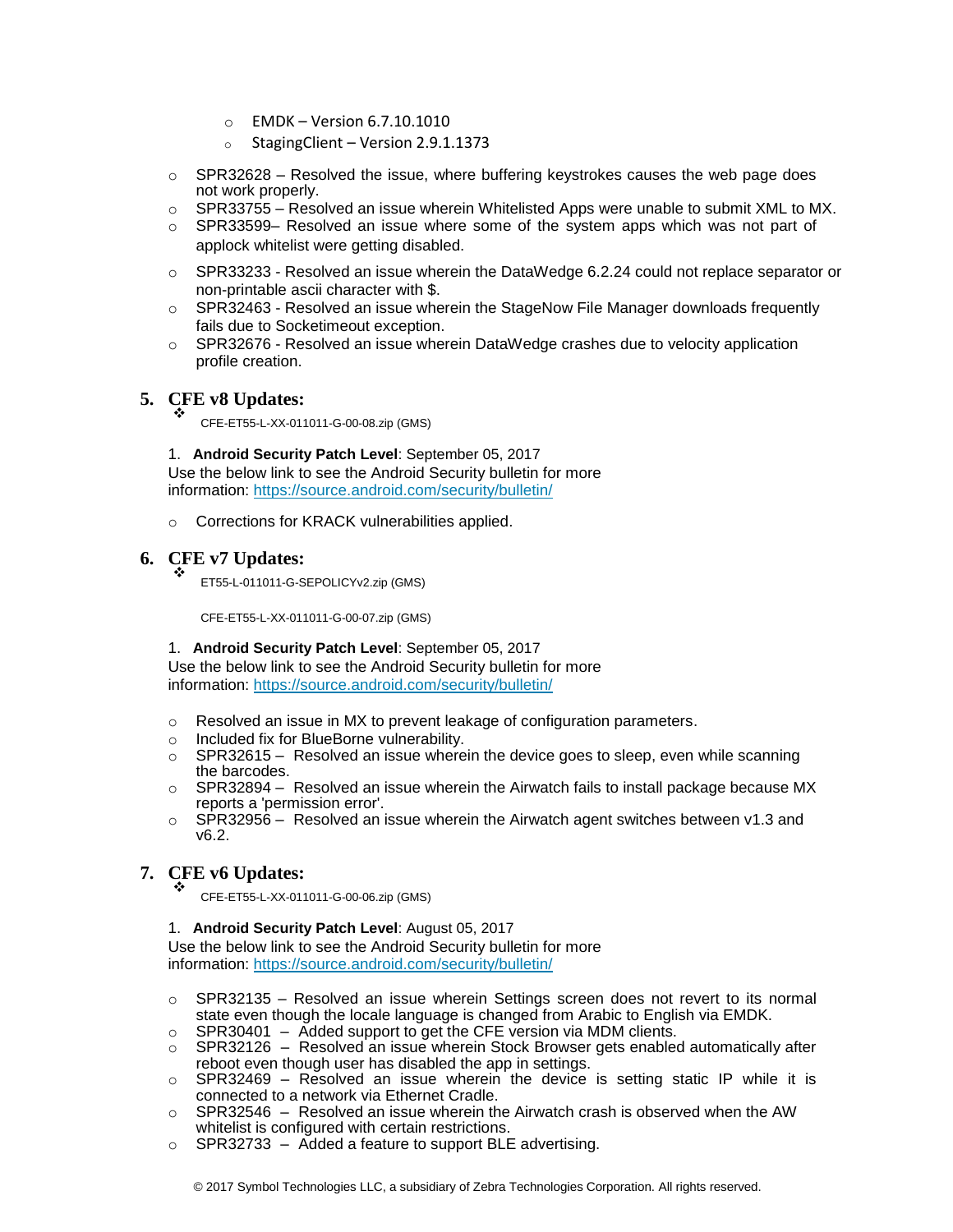$\circ$  SPR32527 – Resolved an issue where more than 8 Bluetooth devices were not able to pair/unpair.

#### **8. CFE v5 Updates:** ❖

CFE-ET55-L-XX-011011-G-00-05.zip (GMS)

1. **Android Security Patch Level**: June 05, 2017

Use the below link to see the Android Security bulletin for more information:<https://source.android.com/security/bulletin/>

- $\circ$  SPR31230 Resolved an issue wherein the wireless connection locked / dropped when SIP client is running.
- $\circ$  SPR31276 Resolved an issue wherein the ping loss is observed with extremely slow web connection.
- $\circ$  SPR32188 Resolved an issue wherein device locks up during FT roaming (802.11r).
- $\circ$  SPR29912 Resolved an issue wherein Certificate installation failure is observed while installing via StageNow/EMDK.
- $\circ$  SPR32008 Resolved an issue wherein the embedded carriage return gets transmitted as a space.
- $\circ$  SPR32193 Resolved an issue wherein Authentication failures were observed with EAP TLS.
- $\circ$  SPR32230 Resolved an issue wherein Authentication failures were observed due to missing user Certificates.

#### **9. CFE v4 Updates:** ❖

CFE-ET55-L-XX-011011-G-00-04.zip (GMS)

1. **Android Security Patch Level**: May 05, 2017

Use the below link to see the Android Security bulletin for more information:<https://source.android.com/security/bulletin/>

- 2. The CFE Package CFE-ET55-L-XX-011011-G-00-04.zip file includes the following Fixes:
	- $p$  SPR 31559 Resolved an issue wherein the WAN custom Proxy does not work with gprs manager
	- $\circ$  SPR32038 Resolved an issue wherein the device wipe takes few more attempts than the configured number.
	- o Added bios support for new imx175 camera module

### **6. CFE v1 Updates:**

❖ CFE-ET55-L-XX-011011-G-00-01.zip (GMS)

### 1. **Android Security Patch Level**: April 5, 2017

Use the below link to see the Android Security bulletin for more information: <https://source.android.com/security/bulletin/>

- 2. The CFE Package CFE-ET55-L-XX-011011-G-00-01.zip file includes the following Fixes:
	- $\circ$  SPR30979 Resolved an issue wherein USB devices are not visible when ET5x is re-docked in the cradle.
	- o SPR30992 Resolved an issue wherein the touch panel was sluggish when used with web browser or web view app.
	- o SPR31598 Included configurability option to enable/disable network monitor warning pop-up messages. To Disable Warning, you need to place a file namely 'networkinfo.txt' populated with content Value=false into "/enterprise/usr/" path and reboot the device for the change to apply.

To Enable Warning back (in case you had disabled it earlier) you need to place a file namely 'networkinfo.txt' populated with content Value=true into "/enterprise/usr/" path and reboot the device for the change to apply.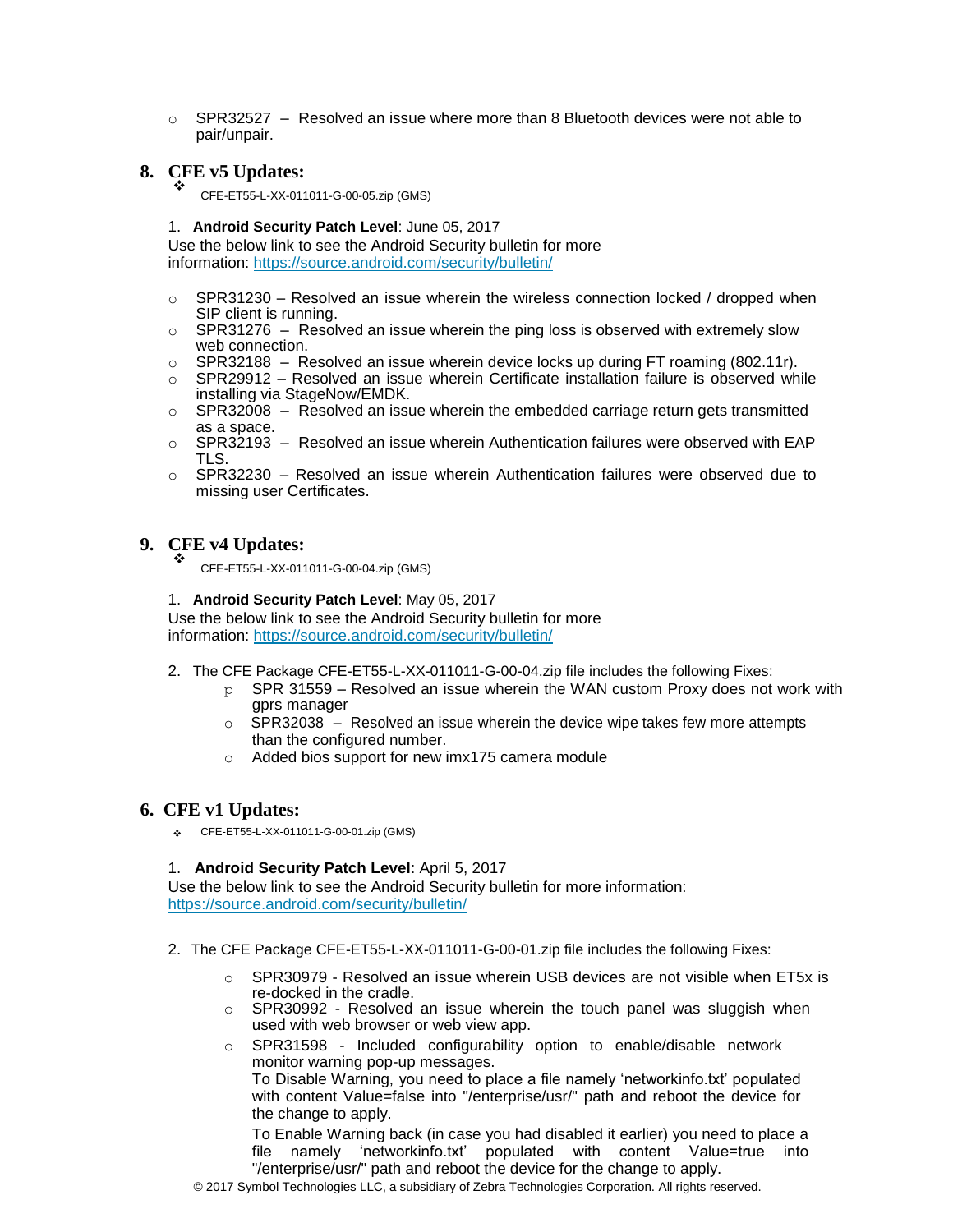o SPR31733 - Resolved an issue wherein Wi-Fi connection switches between 2.4GHz and 5GHz band.

## <span id="page-5-0"></span>Device Compatibility

This software release has been approved for Android ET55 GMS models mentioned below.

| Device           | <b>Operating System</b> |
|------------------|-------------------------|
| ET55BE-G15E-00A6 | Android 5.1.1           |
| ET55BE-G15E-00US | Android 5.1.1           |
| ET55BT-G15E-00A6 | Android 5.1.1           |
| ET55BT-G15E-00US | Android 5.1.1           |
| ET55TE-G15E-00A6 | Android 5.1.1           |
| ET55TT-G15E-00A6 | Android 5.1.1           |

## <span id="page-5-2"></span><span id="page-5-1"></span>Installation Requirements

ADB installed on the PC (including adb drivers) USB debugging turned ON (from Developer options) ET55 GMS has at least: Version 01-10-11-LG-00-M1.161206 build

## <span id="page-5-3"></span>Installation Instructions

BEFORE UPDATING THE OS IMAGE, EXTERNAL POWER MUST BE APPLIED TO THE TERMINAL VIA USB CHARGING CABLE OR CRADLE.

PLEASE ENSURE BATTERY LEVEL IS > 30%

### **IMPORTANT NOTE:**

For ET55, there is no CFE v2, CFE v3 releases. Just for keeping the CFE versions uniform across ET50/ET55, CFE version has been incremented from 1 to 4

CFE v12 HAS BEEN RELEASED IN THIS POSTING.

CFE v12: ❖ CFE-ET55-L-XX-011011-G-00-12.zip (GMS)

i. If the device has  $01-10-11-LG-00-M1.161206$  build needs to be applied.

To see what Non-GMS CFE version is currently on the device, go to "Settings" and scroll down to "About tablet" and look at the "Build number".

If it displays "**01-10-11-LG-00-M1.161206**" (GMS), the device has base build.

If it displays "**01-10-11-LG-00-M1**" and **Zebra patch version** shows "1", then the device is GMS with CFE v1 software update.

**CFE software update procedure for ET55:**